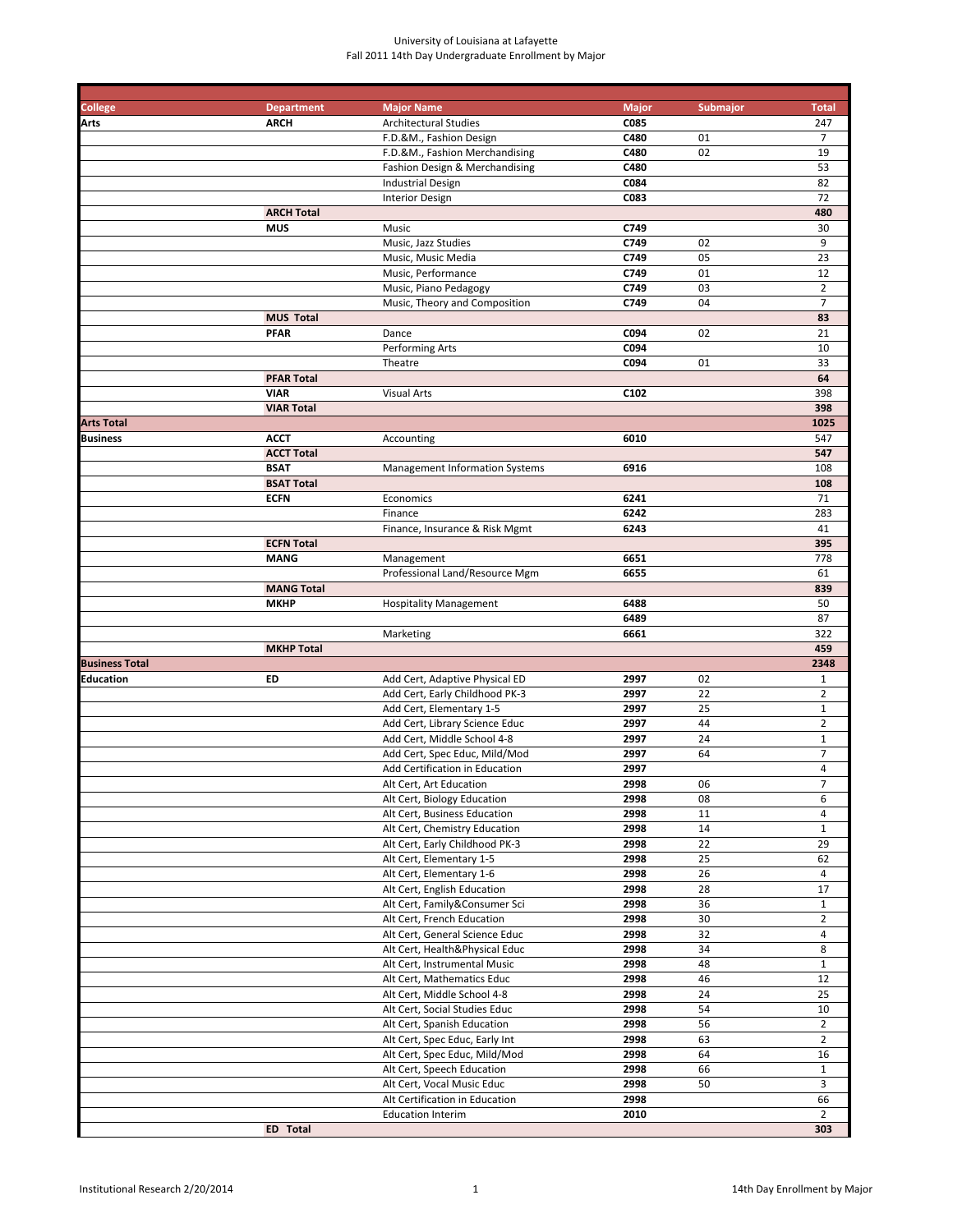|                              | <b>EDCI</b>                      | Agriculture Educ - Grades 6-12       | 2312 |    | $\overline{2}$ |
|------------------------------|----------------------------------|--------------------------------------|------|----|----------------|
|                              |                                  |                                      |      |    |                |
|                              |                                  | Art Education - Grades K-12          | 2073 |    | 42             |
|                              |                                  | <b>Biology Education Grades 6-12</b> | 2112 |    | 36             |
|                              |                                  | Business Educ - Grades 6-12          | 2140 |    | 24             |
|                              |                                  | Chemistry Educ - Grades 6-12         | 2161 |    | 6              |
|                              |                                  | Early Childhood - Grades PK-3        | 2260 |    | 350            |
|                              |                                  | Earth Sci Educ - Grades 6-12         | 2314 |    | 3              |
|                              |                                  |                                      | 2311 |    | 397            |
|                              |                                  | Elementary Educ - Grades 1-5         |      |    |                |
|                              |                                  | English Education- Grades 6-12       | 2301 |    | 125            |
|                              |                                  | Family&Consumer Sci Ed Gr 6-12       | 2315 |    | 3              |
|                              |                                  | French Lang Educ Grades 6-12         | 2347 |    | $\overline{2}$ |
|                              |                                  | General Science Educ - Gr 6-12       | 2316 |    | $\overline{4}$ |
|                              |                                  | Instrumental Music Ed- Gr K-12       | 2744 |    | 37             |
|                              |                                  | Mathematics Educ - Grades 6-12       | 2670 |    | 77             |
|                              |                                  |                                      |      |    | 74             |
|                              |                                  | Middle School - Grades 4-8           | 2265 |    |                |
|                              |                                  | Music Educ, Instrumental             | 2373 | 48 | 3              |
|                              |                                  | Physics Education- Grades 6-12       | 2830 |    | 6              |
|                              |                                  | SCED, Business Education             | 2377 | 11 | $\mathbf{1}$   |
|                              |                                  | SCED, English Education              | 2377 | 28 | $\mathbf 1$    |
|                              |                                  | SCED, Physics Education              | 2377 | 52 | $\mathbf{1}$   |
|                              |                                  | Social Studies Educ - Gr 6-12        | 2920 |    | 118            |
|                              |                                  | Spanish Lang Educ Grades 6-12        | 2348 |    | 3              |
|                              |                                  |                                      |      |    |                |
|                              |                                  | Special Education MM - Gr 1-12       | 2376 |    | 28             |
|                              |                                  | Speech Education - Grades 6-12       | 2961 |    | 6              |
|                              |                                  | Vocal Music Educ - Grades K-12       | 2746 |    | 13             |
|                              | <b>EDCI Total</b>                |                                      |      |    | 1362           |
|                              | <b>KNES</b>                      | <b>Athletic Training</b>             | 2473 |    | 170            |
|                              |                                  | Kinesiology - Grades K-12            | 2474 |    | 122            |
|                              |                                  | Kinesiology, Exercise Science        | 2474 | 05 | 573            |
|                              |                                  |                                      | 2474 | 10 | 42             |
|                              |                                  | Kinesiology, Hlth Promotion          |      |    |                |
|                              |                                  | Kinesiology, Sports Management       | 2474 | 20 | 132            |
|                              | <b>KNES Total</b>                |                                      |      |    | 1039           |
| <b>Education Total</b>       |                                  |                                      |      |    | 2704           |
| Engineering                  | <b>CHEE</b>                      | <b>Chemical Engineering</b>          | 4170 |    | 197            |
|                              | <b>CHEE Total</b>                |                                      |      |    | 197            |
|                              | <b>CIVE</b>                      | Civil Engineering                    | 4180 |    | 188            |
|                              | <b>CIVE Total</b>                |                                      |      |    | 188            |
|                              |                                  |                                      |      |    |                |
|                              | <b>EECE</b>                      | Elec Engr, Computer Engr             | 4281 |    | 100            |
|                              |                                  | Elec Engr, Telecomm Engr             | 4283 |    | 3              |
|                              |                                  | <b>Electrical Engineering</b>        | 4280 |    | 180            |
|                              | <b>EECE Total</b>                |                                      |      |    | 283            |
|                              | <b>ITEC</b>                      | Industrial Technology                |      |    | 323            |
|                              |                                  |                                      | 4552 |    |                |
|                              |                                  |                                      |      |    |                |
|                              | <b>ITEC Total</b>                |                                      |      |    | 323            |
|                              | <b>MCHE</b>                      | Mech Engineering, CAD/CAM            | 4681 |    | $\overline{2}$ |
|                              |                                  | <b>Mechanical Engineering</b>        | 4680 |    | 487            |
|                              | <b>MCHE Total</b>                |                                      |      |    | 489            |
|                              | PETE                             | Petroleum Engineering                | 4790 |    | 240            |
|                              | <b>PETE Total</b>                |                                      |      |    | 240            |
| <b>Engineering Total</b>     |                                  |                                      |      |    | 1720           |
| <b>General Studies</b>       | GS                               | Gen Studies, Applied Sciences        | G005 |    | 167            |
|                              |                                  | Gen Studies, Arts and Human          | G001 |    | 322            |
|                              |                                  |                                      |      |    |                |
|                              |                                  | Gen Studies, Behavioral Sci          | G003 |    | 260            |
|                              |                                  | Gen Studies, Natural Sciences        | G002 |    | 7              |
|                              |                                  | General Studies, Interim             | G000 |    | 22             |
|                              | <b>GS</b> Total                  |                                      |      |    | 778            |
| <b>General Studies Total</b> |                                  |                                      |      |    | 778            |
| Liberal Arts                 | CJUS                             | <b>Criminal Justice</b>              | H929 |    | 356            |
|                              | <b>CJUS Total</b>                |                                      |      |    | 356            |
|                              | <b>CMCN</b>                      | Mass Comm-Advertising Sequence       | H962 | 01 | 73             |
|                              |                                  |                                      |      |    |                |
|                              |                                  | Mass Comm-Broadcasting Seq           | H962 | 02 | 171            |
|                              |                                  | Mass Comm-Journalism Sequence        | H962 | 03 | 69             |
|                              |                                  | <b>Mass Communication</b>            | H962 |    | $\overline{2}$ |
|                              |                                  | Organizational Communication         | H961 |    | 25             |
|                              |                                  | <b>Public Relations</b>              | H965 |    | 198            |
|                              | <b>CMCN Total</b>                |                                      |      |    | 538            |
|                              | <b>CODI</b>                      | Speech Pathology and Audiology       | H963 |    | 182            |
|                              | <b>CODI Total</b>                |                                      |      |    | 182            |
|                              | <b>ENGL</b>                      |                                      | H301 |    | 194            |
|                              |                                  | English                              |      |    |                |
|                              | <b>ENGL Total</b><br><b>FORL</b> | Modern Languages                     | H345 |    | 194<br>5       |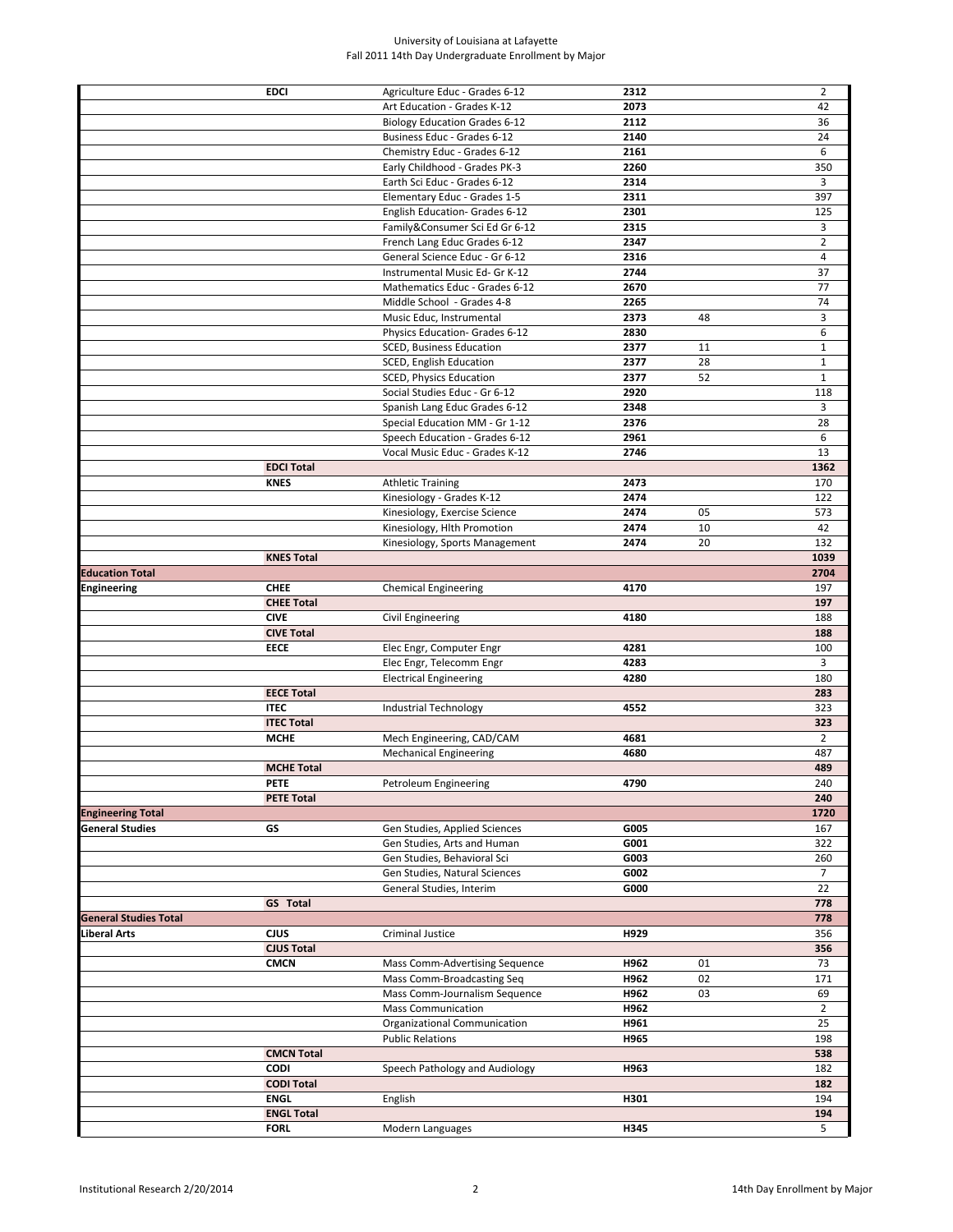|                      |                   |                                                              | H345                       |          | 14             |
|----------------------|-------------------|--------------------------------------------------------------|----------------------------|----------|----------------|
|                      |                   | Modern Languages, Francophone                                |                            | 02       |                |
|                      |                   | Modern Languages, French                                     | H345                       | 01       | 6              |
|                      |                   | Modern Languages, French ED                                  | H345                       | 11       | $\mathbf{1}$   |
|                      |                   | Modern Languages, German                                     | H345                       | 04       | $\overline{2}$ |
|                      |                   | Modern Languages, Spanish                                    | H345                       | 03       | 18             |
|                      |                   | Modern Languages, Spanish ED                                 | H345                       | 13       | $\overline{2}$ |
|                      | <b>FORL Total</b> |                                                              |                            |          | 48             |
|                      | <b>HIGE</b>       | History                                                      | H501                       |          | 154            |
|                      | <b>HIGE Total</b> |                                                              |                            |          | 154            |
|                      | LA                | Moving Image Arts                                            | H541                       |          | 58             |
|                      |                   | <b>Undeclared Liberal Arts</b>                               | H009                       |          | 134            |
|                      | LA Total          |                                                              |                            |          | 192            |
|                      | <b>PHIL</b>       | Philosophy                                                   |                            |          |                |
|                      |                   |                                                              | H810                       |          | 7              |
|                      | <b>PHIL Total</b> |                                                              |                            |          | $\overline{7}$ |
|                      | <b>POLS</b>       | <b>International Relations</b>                               | H921                       | 02       | 23             |
|                      |                   | <b>Political Science</b>                                     | H921                       |          | 94             |
|                      |                   | Political Science - Pre-Law                                  | H921                       | 01       | 129            |
|                      |                   | Political Science, Pre-Law                                   | H926                       |          | $\mathbf{1}$   |
|                      | <b>POLS Total</b> |                                                              |                            |          | 247            |
|                      | <b>PSYC</b>       | Psychology                                                   | H870                       |          | 526            |
|                      | <b>PSYC Total</b> |                                                              |                            |          | 526            |
|                      | <b>SOCI</b>       | Anthropology                                                 | H924                       |          | 59             |
|                      |                   | Child and Family Studies                                     | H481                       |          | 194            |
|                      |                   | Sociology                                                    | H925                       |          | 156            |
|                      | <b>SOCI Total</b> |                                                              |                            |          | 409            |
|                      |                   |                                                              |                            |          |                |
| Liberal Arts Total   |                   |                                                              |                            |          | 2853           |
| Nursing              | <b>ALHP</b>       | Dental Hygiene                                               | 5772                       |          | 15             |
|                      |                   | Dietetics                                                    | 5486                       |          | 124            |
|                      |                   | Pre-Dental Hygiene                                           | 5773                       |          | 76             |
|                      | <b>ALHP Total</b> |                                                              |                            |          | 215            |
|                      | <b>BSN</b>        | Mobility in Nursing Education                                | 5770                       | 01       | 27             |
|                      |                   | Nursing                                                      | 5770                       |          | 1231           |
|                      | <b>BSN Total</b>  |                                                              |                            |          | 1258           |
|                      | HIM               | <b>Health Information Management</b>                         | 5728                       |          | 144            |
|                      | <b>HIM Total</b>  |                                                              |                            |          | 144            |
| <b>Nursing Total</b> |                   |                                                              |                            |          | 1617           |
|                      |                   |                                                              |                            |          |                |
| Sciences             | <b>BIOL</b>       | Bio Resources / Diversity                                    | <b>S117</b>                | 10       | $\mathbf{1}$   |
|                      |                   | Biology                                                      | <b>S117</b>                |          | 719            |
|                      |                   | Micro Biology                                                | <b>S117</b>                | 20       | $\mathbf{1}$   |
|                      |                   | Microbiology                                                 | S721                       |          | 33             |
|                      |                   | Pre Vet Two Year Transfer                                    | S064                       |          | 5              |
|                      |                   | Pre-Med Tech, Transfer Program                               | <b>S727</b>                |          | 17             |
|                      |                   | Resource Biology/Biodiversity                                | <b>S118</b>                |          | 17             |
|                      | <b>BIOL Total</b> |                                                              |                            |          | 793            |
|                      | <b>CHEM</b>       | Chemistry                                                    | S161                       |          | 81             |
|                      |                   | Pre-Pharmacy Two Year Transfer                               | <b>S162</b>                |          | 131            |
|                      | <b>CHEM Total</b> |                                                              |                            |          | 212            |
|                      |                   |                                                              |                            |          |                |
|                      | <b>CMIX</b>       | <b>Business Informatics</b>                                  | <b>S300</b>                | 01       | 23             |
|                      |                   | Digital Media Technology                                     | <b>S300</b>                | 03       | 5              |
|                      |                   | Healthcare Informatics                                       | <b>S300</b>                | 02       | 3              |
|                      |                   | <b>Systems Administration</b>                                | <b>S300</b>                | 04       | 12             |
|                      | <b>CMIX Total</b> |                                                              |                            |          | 43             |
|                      | <b>CMPS</b>       | Computer Science                                             | S191                       |          | 308            |
|                      |                   |                                                              |                            |          | 308            |
|                      | <b>CMPS Total</b> |                                                              |                            |          |                |
|                      | <b>GEOL</b>       | Geology                                                      | S410                       |          | 67             |
|                      | <b>GEOL Total</b> |                                                              |                            |          | 67             |
|                      |                   |                                                              |                            |          |                |
|                      | <b>GEOS</b>       | <b>Environmental Quality</b>                                 | <b>S200</b>                | 02       | 10             |
|                      |                   | <b>Environmental Science</b>                                 | <b>S200</b>                |          | $\mathbf{1}$   |
|                      |                   | Soil and Water Conservation                                  | <b>S200</b>                | 01       | $\overline{2}$ |
|                      | <b>GEOS Total</b> |                                                              |                            |          | 13             |
|                      | <b>MATH</b>       | Mathematics                                                  | S671                       |          | 46             |
|                      | <b>MATH Total</b> |                                                              |                            |          | 46             |
|                      | <b>PHYS</b>       | Physics                                                      | <b>S830</b>                |          | 19             |
|                      | <b>PHYS Total</b> |                                                              |                            |          | 19             |
|                      | <b>RRES</b>       | Agribusiness, Concentration                                  | <b>S128</b>                | 01       | 7              |
|                      |                   | Animal Science, Concentration                                | <b>S128</b>                | 02       | 66             |
|                      |                   | Environmental & Sustainable Re                               |                            |          | 48             |
|                      |                   |                                                              | S034                       |          |                |
|                      |                   | Landscape& Horticulture Mgmt                                 | <b>S128</b>                | 04       | 8              |
|                      |                   | Nat. Resources&Envir Quality<br>Plant Science, Concentration | <b>S034</b><br><b>S128</b> | 01<br>03 | 17<br>5        |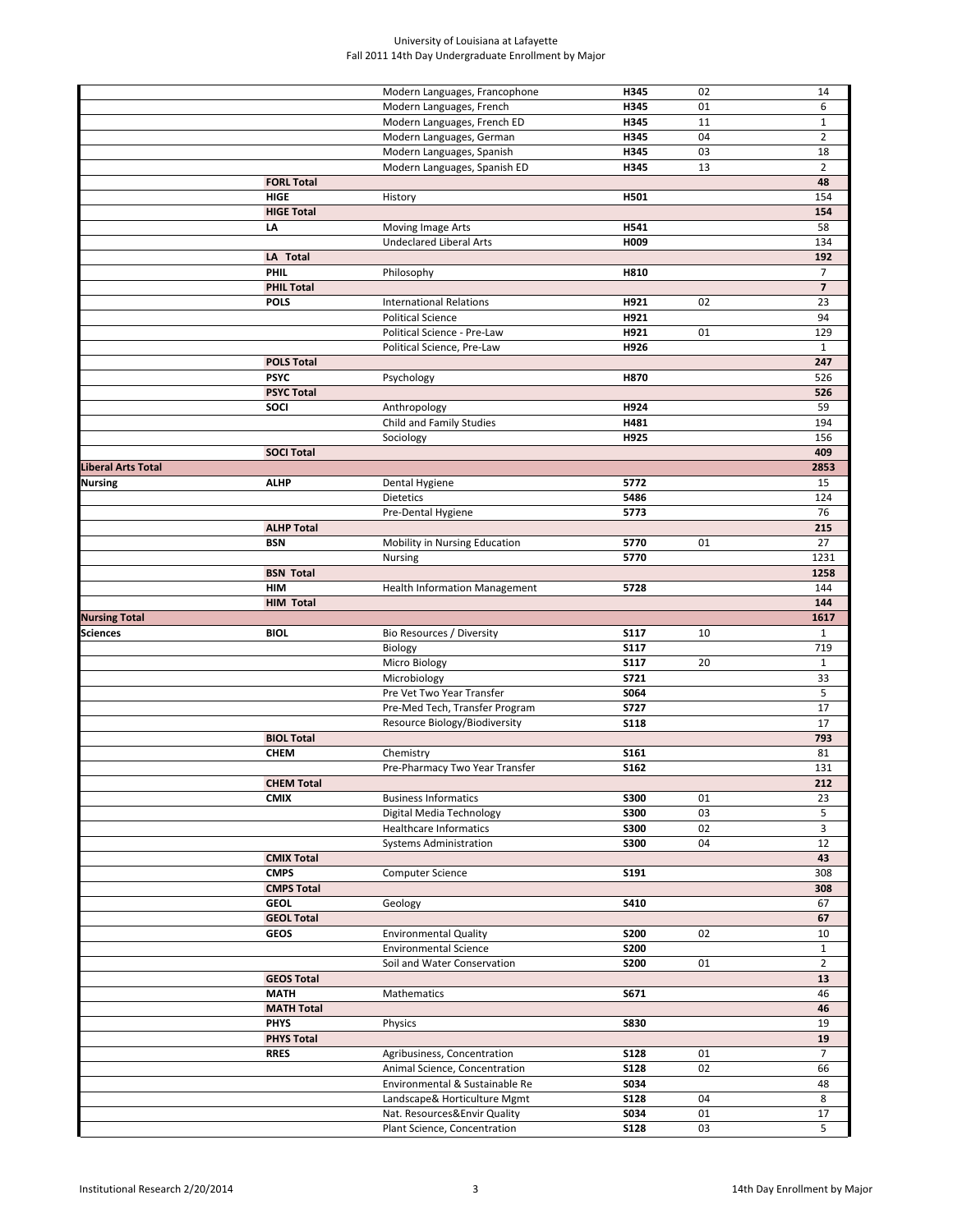|                                 |                   | Pre Vet Two Year Transfer     | S063        |    | 20    |
|---------------------------------|-------------------|-------------------------------|-------------|----|-------|
|                                 |                   | Res Conservation&Comm Sustain | S034        | 02 | 4     |
|                                 |                   | Sustainable Agriculture       | <b>S128</b> |    | 2     |
|                                 | <b>RRES Total</b> |                               |             |    | 177   |
|                                 | SI                | <b>Undeclared Science</b>     | S009        |    | 73    |
|                                 | SI Total          |                               |             |    | 73    |
| <b>Sciences Total</b>           |                   |                               |             |    | 1751  |
| <b>University College</b>       | UC                | Doors Program                 | 7008        |    | 253   |
|                                 |                   | High School - Dual Enrollment | 7012        |    | 114   |
|                                 |                   | Non-ULL Cross Enrollment      | 7100        |    | 16    |
|                                 |                   | Post Baccalaureate            | 7001        |    | 111   |
|                                 |                   | Special Non Degree Undergrad  | 7000        |    | 12    |
|                                 |                   | <b>Visiting Student</b>       | 7004        |    | 19    |
|                                 | <b>UC</b> Total   |                               |             |    | 525   |
| <b>University College Total</b> |                   |                               |             |    | 525   |
| <b>Grand Total</b>              |                   |                               |             |    | 15321 |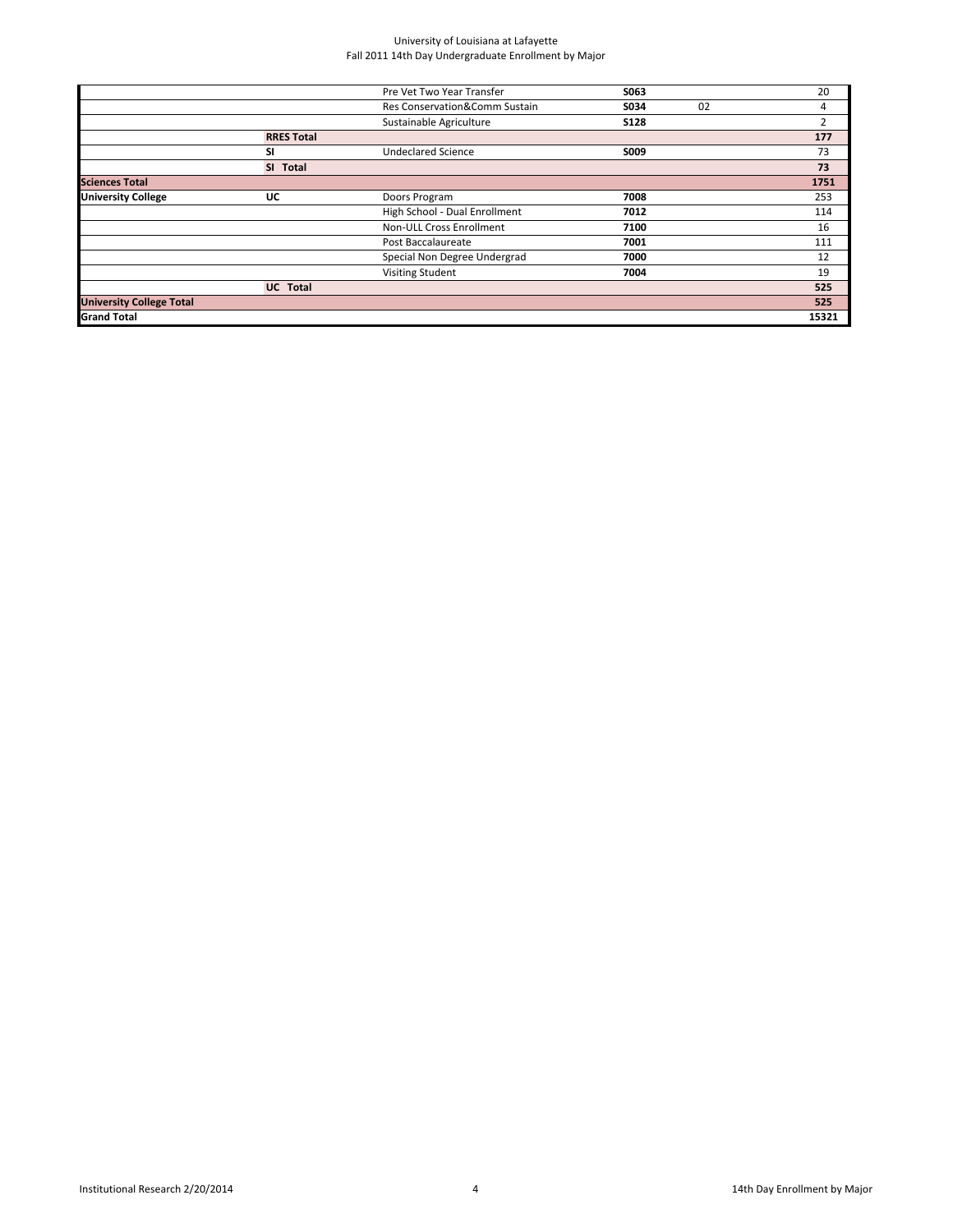| <b>College</b>               | <b>Department</b> | <b>Major Name</b>                 | <b>Major</b><br>Submajor | <b>Total</b>   |
|------------------------------|-------------------|-----------------------------------|--------------------------|----------------|
| <b>Arts</b>                  | <b>ARCH</b>       | Architecture                      | 8085                     | 43             |
|                              | <b>ARCH Total</b> |                                   |                          | 43             |
|                              | <b>MUS</b>        | Music                             | 8746                     | 22             |
|                              | <b>MUS Total</b>  |                                   |                          | 22             |
| <b>Arts Total</b>            |                   |                                   |                          | 65             |
| <b>Business</b>              | <b>MBA</b>        | Health Care Admin - Certificate   | 8122                     | $\mathbf{1}$   |
|                              |                   | <b>Health Care Administration</b> | 8121                     | 39             |
|                              |                   | Masters of Business Admin         | 8120                     | 186            |
|                              | <b>MBA Total</b>  |                                   |                          | 226            |
| <b>Business Total</b>        |                   |                                   |                          | 226            |
| Education                    | <b>EDCI</b>       | Curriculum and Instruction        | 8377                     | 22             |
|                              |                   | ELEM ED & SPEC ED M/MOD GR 1-5    | 8370                     | 6              |
|                              |                   | Gifted Education                  | 8378                     | 22             |
|                              |                   | SCND ED & SPEC ED M/MOD GR6-12    | 8379                     | 11             |
|                              | <b>EDCI Total</b> |                                   |                          | 61             |
|                              |                   |                                   |                          |                |
|                              | <b>EDFL</b>       | <b>Educational Leadership</b>     | 8387                     | 40             |
|                              |                   | Educational Leadership Ed.D.      | 8389                     | 70             |
|                              | <b>EDFL Total</b> |                                   |                          | 110            |
| <b>Education Total</b>       |                   |                                   |                          | 171            |
| Engineering                  | <b>CHEE</b>       | Engineering, Chemical Option      | 8172                     | 22             |
|                              | <b>CHEE Total</b> |                                   |                          | 22             |
|                              | <b>CIVE</b>       | Engineering, Civil Option         | 8182                     | 26             |
|                              | <b>CIVE Total</b> |                                   |                          | 26             |
|                              | <b>EECE</b>       | <b>Computer Engineering</b>       | 8283                     | 12             |
|                              |                   |                                   | 8289                     | 34             |
|                              |                   | Telecommunications                | 8284                     | 17             |
|                              | <b>EECE Total</b> |                                   |                          | 63             |
|                              | <b>MCHE</b>       | Engineering, Mechanical Opt       | 8682                     | 18             |
|                              |                   | <b>Mechanical Engineering MSE</b> | 8683                     | $\mathbf{1}$   |
|                              | <b>MCHE Total</b> |                                   |                          | 19             |
|                              | <b>PETE</b>       | Engineering, Petroleum Opt        | 8792                     | 50             |
|                              | <b>PETE Total</b> |                                   |                          | 50             |
| <b>Engineering Total</b>     |                   |                                   |                          | 180            |
| <b>Graduate School</b>       | <b>COUE</b>       | <b>Counselor Education</b>        | 8010                     | 66             |
|                              | <b>COUE Total</b> |                                   |                          | 66             |
|                              | GR                | <b>Entree Program</b>             | 8001                     | 111            |
|                              |                   | Masters Plus 30                   | 8008                     | 5              |
|                              |                   |                                   |                          | $\overline{2}$ |
|                              |                   | Special Non Degree Graduate       | 8000                     |                |
|                              | <b>GR</b> Total   |                                   |                          | 118            |
| <b>Graduate School Total</b> |                   |                                   |                          | 184            |
| Liberal Arts                 | <b>CMCN</b>       | Communication                     | 8961                     | 40             |
|                              | <b>CMCN Total</b> |                                   |                          | 40             |
|                              | <b>CODI</b>       | Appl Language & Speech Science    | 8969                     | 25             |
|                              |                   | Speech Pathology/Audiology        | 8963                     | 54             |
|                              | <b>CODI Total</b> |                                   |                          | 79             |
|                              | <b>ENGL</b>       | English                           | 8301                     | 24             |
|                              |                   |                                   | 8306                     | 82             |
|                              | <b>ENGL Total</b> |                                   |                          | 106            |
|                              | <b>FORL</b>       | <b>Francophone Studies</b>        | 8349                     | 25             |
|                              |                   | French                            | 8341                     | 13             |
|                              | <b>FORL Total</b> |                                   |                          | 38             |
|                              | <b>HIGE</b>       | History                           | 8501                     | 29             |
|                              | <b>HIGE Total</b> |                                   |                          | 29             |
|                              | <b>PSYC</b>       | Psychology                        | 8872                     | 35             |
|                              | <b>PSYC Total</b> |                                   |                          | 35             |
| <b>Liberal Arts Total</b>    |                   |                                   |                          | 327            |
| <b>Nursing</b>               | <b>MSN</b>        | <b>Family Nurse Practitioner</b>  | 8778                     | 69             |
|                              |                   |                                   | 877A                     | $\mathbf{1}$   |
|                              |                   | Fmly Psyc/MNTL Hith Nurse Prac    |                          |                |
|                              |                   | MSN Adult Health                  | 8772                     | 6              |
|                              |                   | MSN Adult Psych & Mental Hith     | 8774                     | 11             |
|                              |                   | MSN Nurse Administrator           | 8776                     | 4              |
|                              |                   | MSN Nurse Educator                | 8777                     | $\overline{7}$ |
|                              |                   | Post MSN Adlt Psych&Mntl Hlth     | 8775                     | $\mathbf{1}$   |
|                              |                   | Post MSN Adult Health             | 8773                     | $\mathbf{1}$   |
|                              | <b>MSN Total</b>  |                                   |                          | 100            |
| <b>Nursing Total</b>         |                   |                                   |                          | 100            |